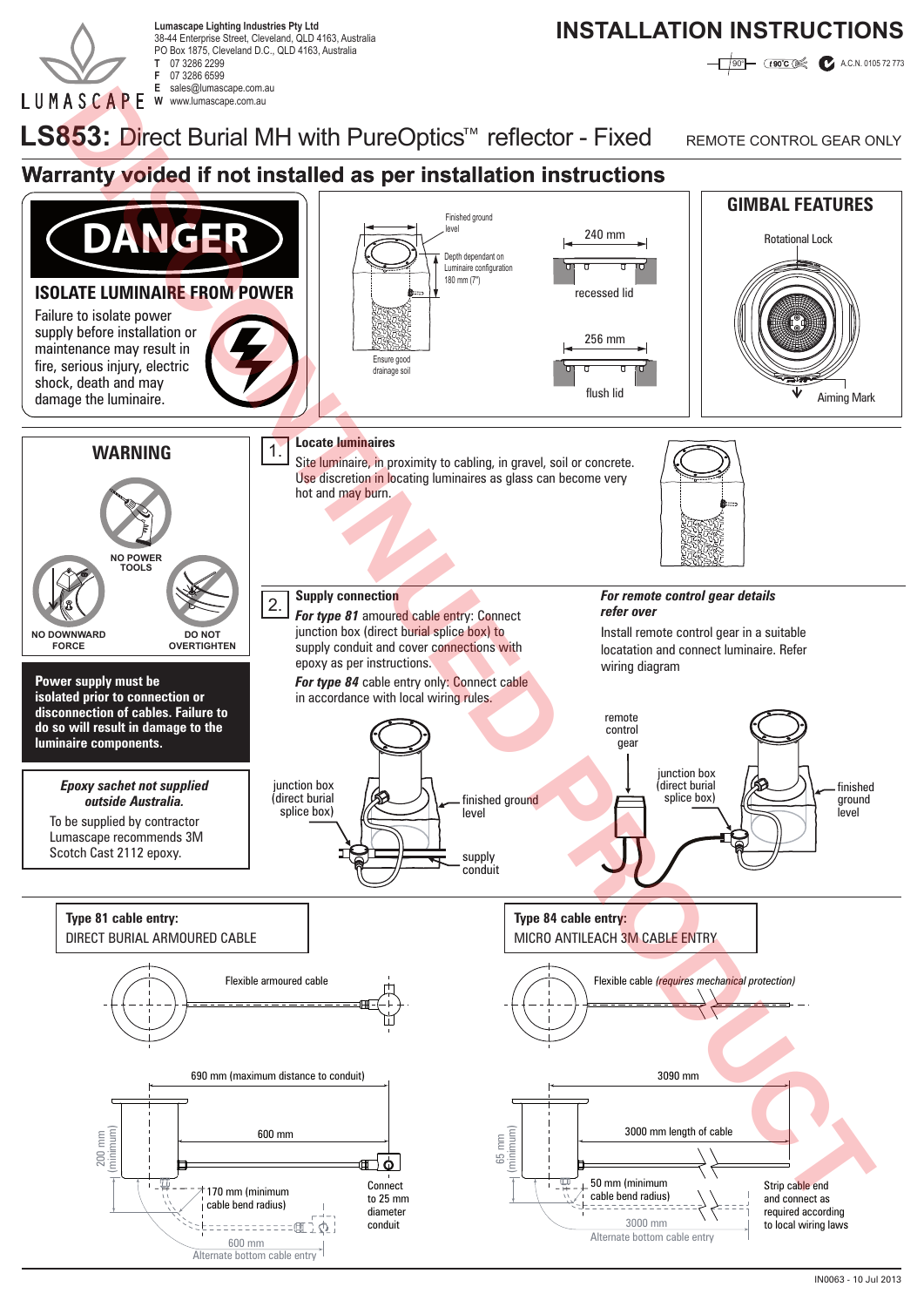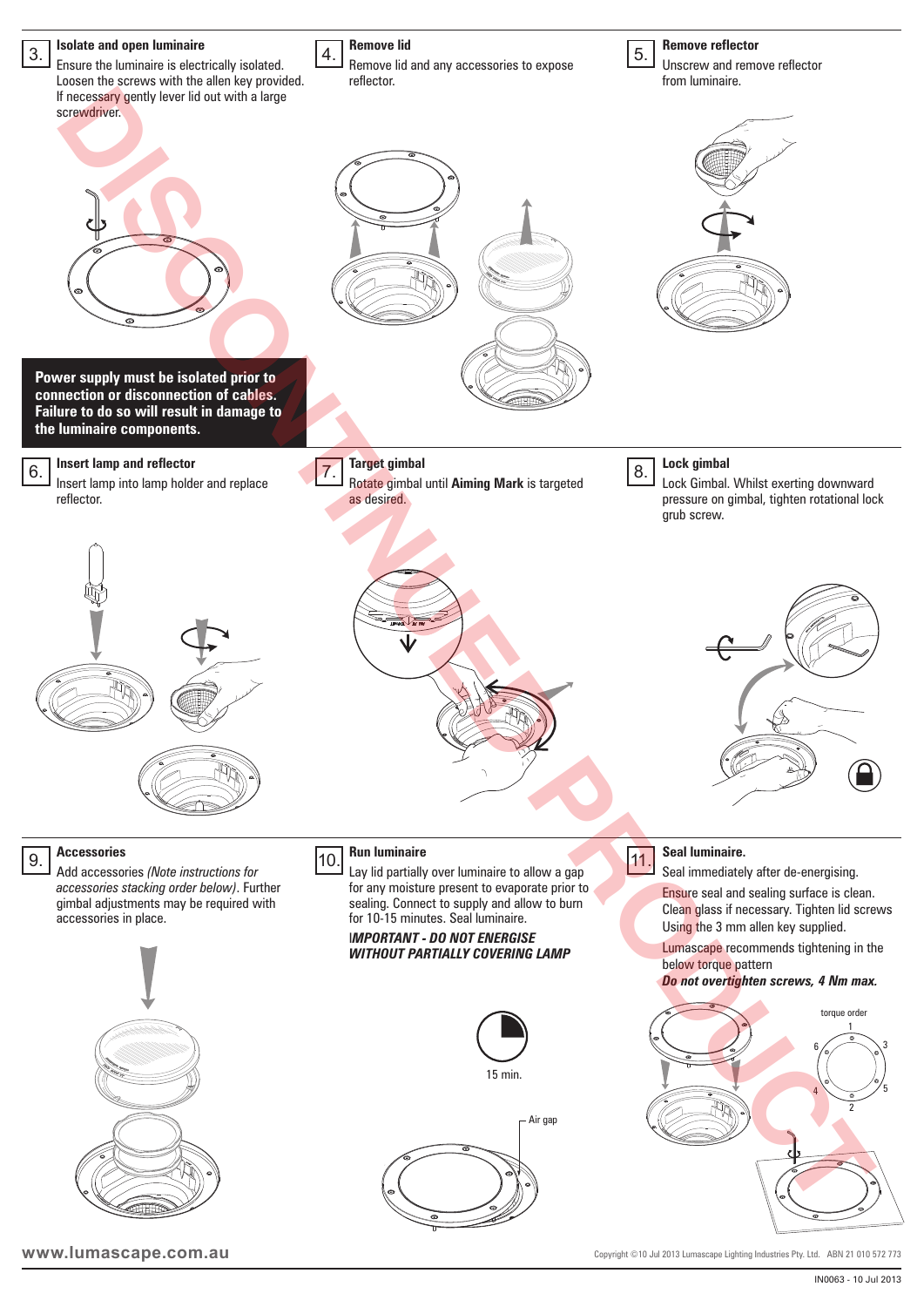### **Wiring diagrams**



**NOTE:** The 'B' terminal from the remote control gear assembly must be connected to 'B' terminal for the ignitor in the luminaire.

The 'N' neutral terminal from the remote control gear assembly must be connected to the lamp neutral.